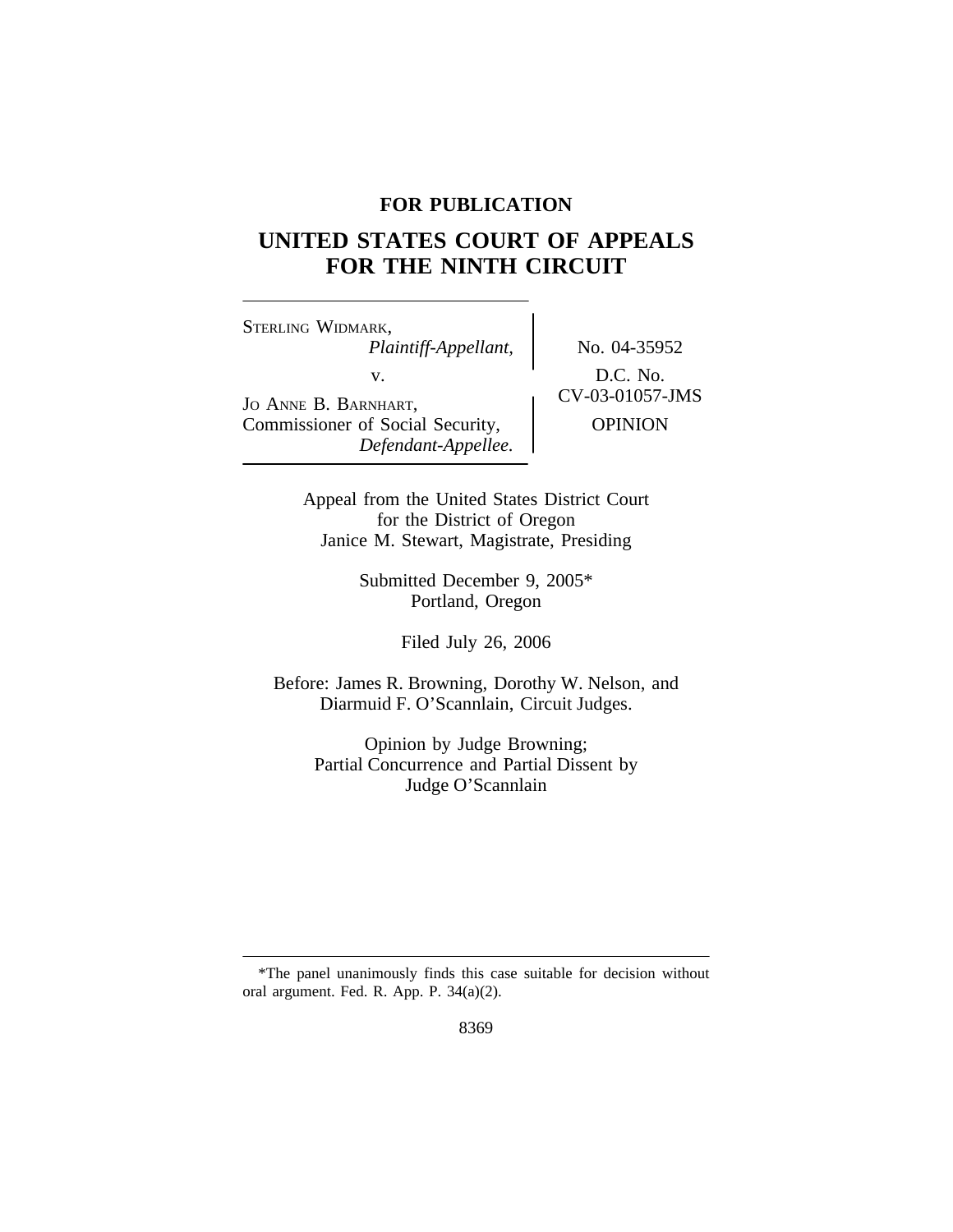## **COUNSEL**

Tim Wilborn, West Linn, Oregon, for the plaintiff-appellant.

Robert D. McCallum, Jr., Assistant Attorney General, Karin J. Immergut, United States Attorney, Craig J. Casey, Assistant United States Attorney, Lucille Gonzales Meis, Region X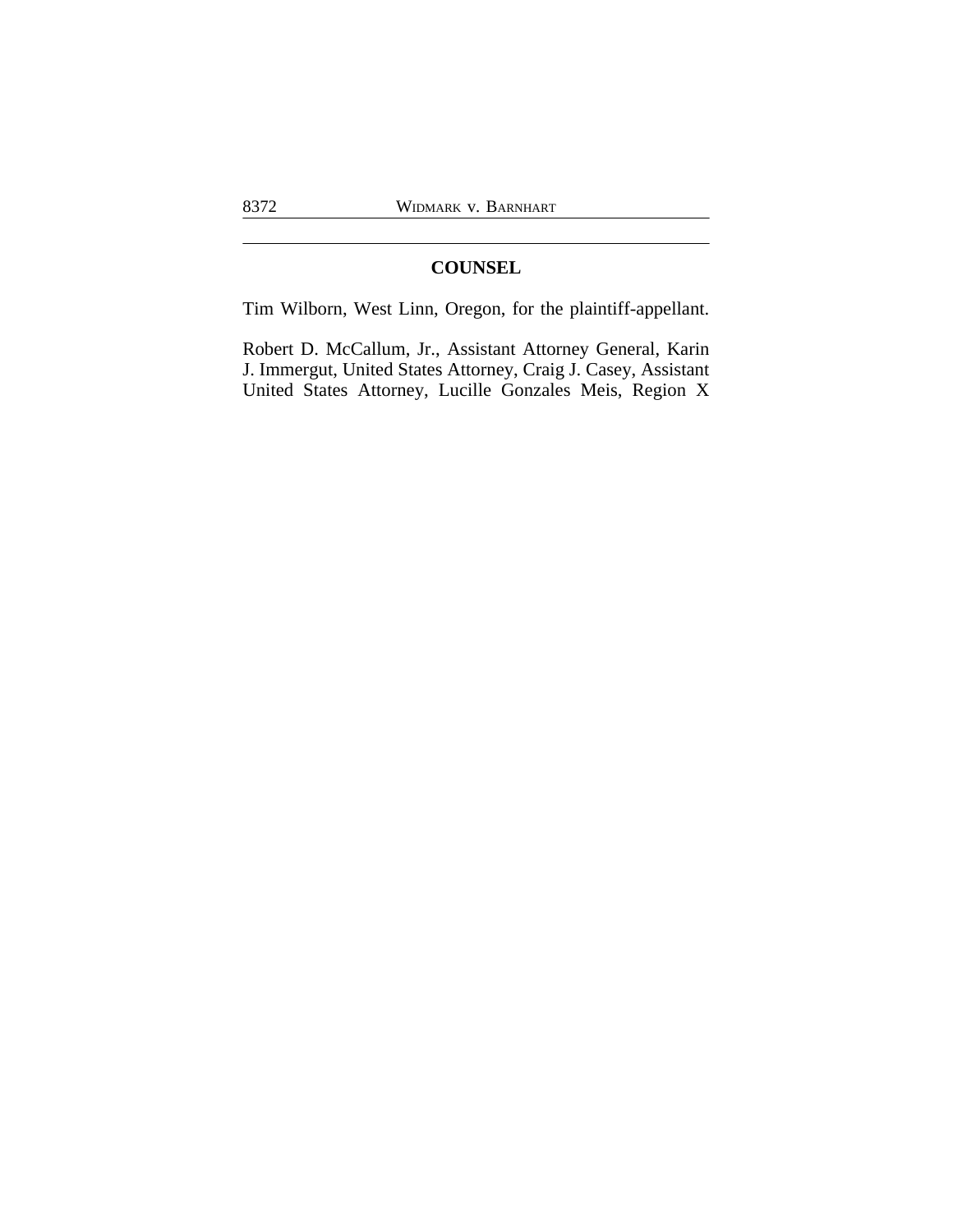Chief Counsel, Stephanie R. Martz, Assistant Regional Counsel, Seattle, Washington, for the defendant-appellee.

## **OPINION**

BROWNING, Circuit Judge:

Sterling Widmark appeals a decision of the district court affirming the Social Security Commissioner's ("Commissioner") denial of benefits. An Administrative Law Judge ("ALJ") found Widmark, though severely impaired, had the residual functional capacity ("RFC") for the full range of light work. Widmark argues that, in reaching his decision, the ALJ rejected the medical opinion of an examining physician without offering adequate reasons. Widmark also claims the ALJ erred in using the Medical-Vocational Guidelines in making his disability determination.

We have jurisdiction under 28 U.S.C. § 1291, and we hold that the ALJ improperly rejected the examining physician's opinion regarding Widmark's thumb. We also hold that this error made the ALJ's use of the Medical-Vocational Guidelines in his final disability determination improper. Therefore, we reverse and remand for proceedings consistent with this opinion.**<sup>1</sup>**

I.

Widmark applied for Disability Insurance Benefits and Supplemental Security Income on December 9, 1998, claiming disability with an onset date of May 1, 1997, due to back and neck pain. Both applications were denied.

**<sup>1</sup>**By memorandum disposition filed herewith, we affirm the district court's judgment as to all other issues Widmark raises on appeal.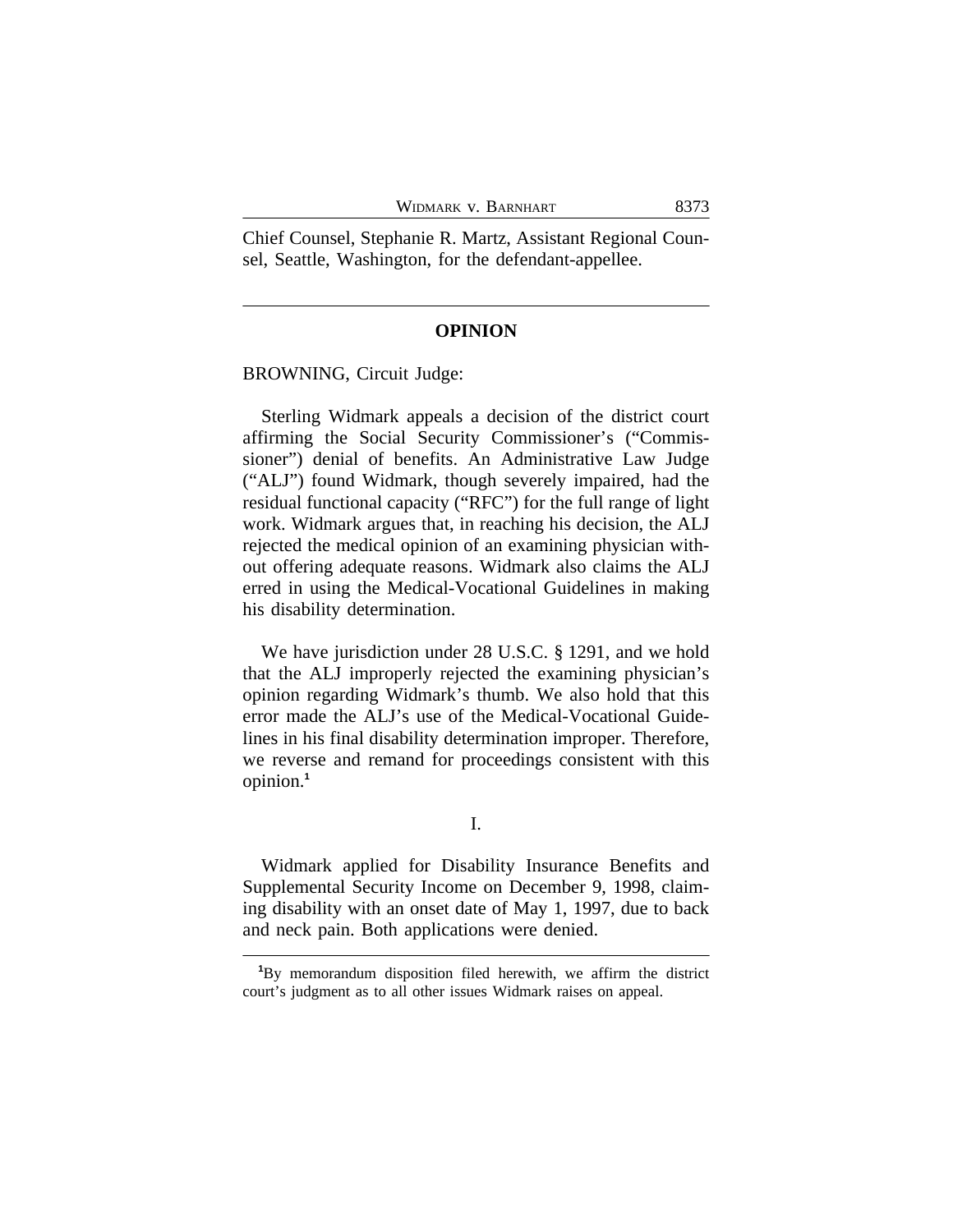For a review hearing before an ALJ on April 17, 2000, Widmark presented, among other evidence, a Physical RFC Assessment Form, dated August 14, 1999, filled out by a state agency physician, who indicated that Widmark had no manipulative limitations by checking a box on the standardized form. The physician noted that he had seen the report of another physician who previously examined Widmark for his back injury but did not otherwise explain how he arrived at his conclusion about Widmark's manipulative ability.

Following the hearing, the ALJ denied Widmark's application. Widmark requested review. The Appeals Council granted Widmark's request and, by order dated August 3, 2001, remanded to the ALJ for further development of Widmark's subjective complaints.

On remand, Widmark presented, among other evidence, a disability examination report, dated August 21, 2002, signed by Dr. Delmar Greenleaf, an orthopedist. Dr. Greenleaf conducted a "comprehensive orthopedic examination," during which he observed that Widmark was "able to do pincher grasp and make an 'okay' sign" and "grasp and manipulate articles" with his right hand, but he could not flex the interphalangeal joint of his right thumb. Dr. Greenleaf concluded that, due to a past flexor tendon laceration, the range of motion in Widmark's right thumb was "definitely abnormal." In the assessment form accompanying his report, Dr. Greenleaf indicated that Widmark's thumb injury limited his ability to perform fine manipulation.

The ALJ once again denied Widmark's application for benefits. In determining Widmark's RFC, the ALJ found that Widmark was "physically restricted to light work activity on a sustained basis" and was, therefore, unable to perform his past relevant work operating heavy machinery. The ALJ also found, however, that Widmark suffered from "no significant, documented nonexertional limitations" and was thus able to perform "the full range of light work." Applying the Medical-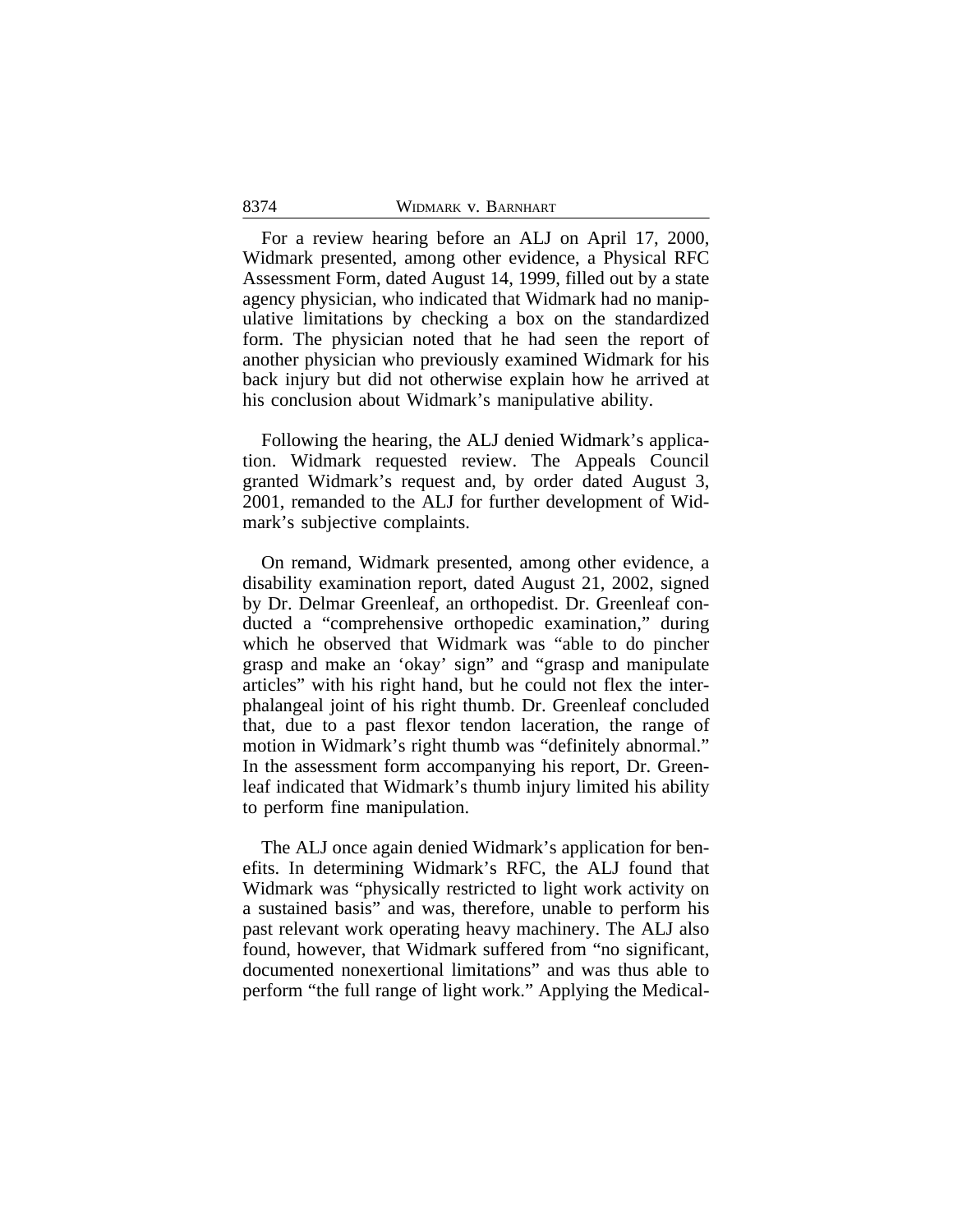| WIDMARK V. BARNHART | 8375 |
|---------------------|------|
|                     |      |

Vocational Guidelines to determine Widmark's final disability status, the ALJ concluded that Widmark could engage in substantial gainful employment and, therefore, was not disabled as defined by the Social Security Act.

The Appeals Council denied Widmark's request for review, making the ALJ's decision the Commissioner's final decision. *See* 20 C.F.R. § 404.981. Widmark appealed to the district court where, in August 2004, United States Magistrate Judge Janice M. Stewart affirmed. This timely appeal followed.

II.

"We review de novo the district court's order affirming the Commissioner's denial of benefits. We will overturn the Commissioner's decision if it is not supported by substantial evidence or is based on legal error." *Moisa v. Barnhart*, 367 F.3d 882, 885 (9th Cir. 2004) (citations omitted). Substantial evidence is relevant evidence which a reasonable person might accept as adequate to support a conclusion. *Young v. Sullivan*, 911 F.2d 180, 183 (9th Cir. 1990) (citing *Richardson v. Perales*, 402 U.S. 389, 401 (1971)). While inferences from the record can constitute substantial evidence, only those "reasonably drawn from the record" will suffice. *Batson v. Comm'r of Soc. Sec. Admin.*, 359 F.3d 1190, 1193 (9th Cir. 2004).

## III.

### A.

Widmark argues that the ALJ erred in making his RFC determination by ignoring Dr. Greenleaf's opinion that his thumb injury limited his ability to do fine manipulation.

**[1]** "[T]he Commissioner must provide clear and convincing reasons for rejecting the uncontradicted opinion of an examining physician. . . . [T]he opinion of an examining doc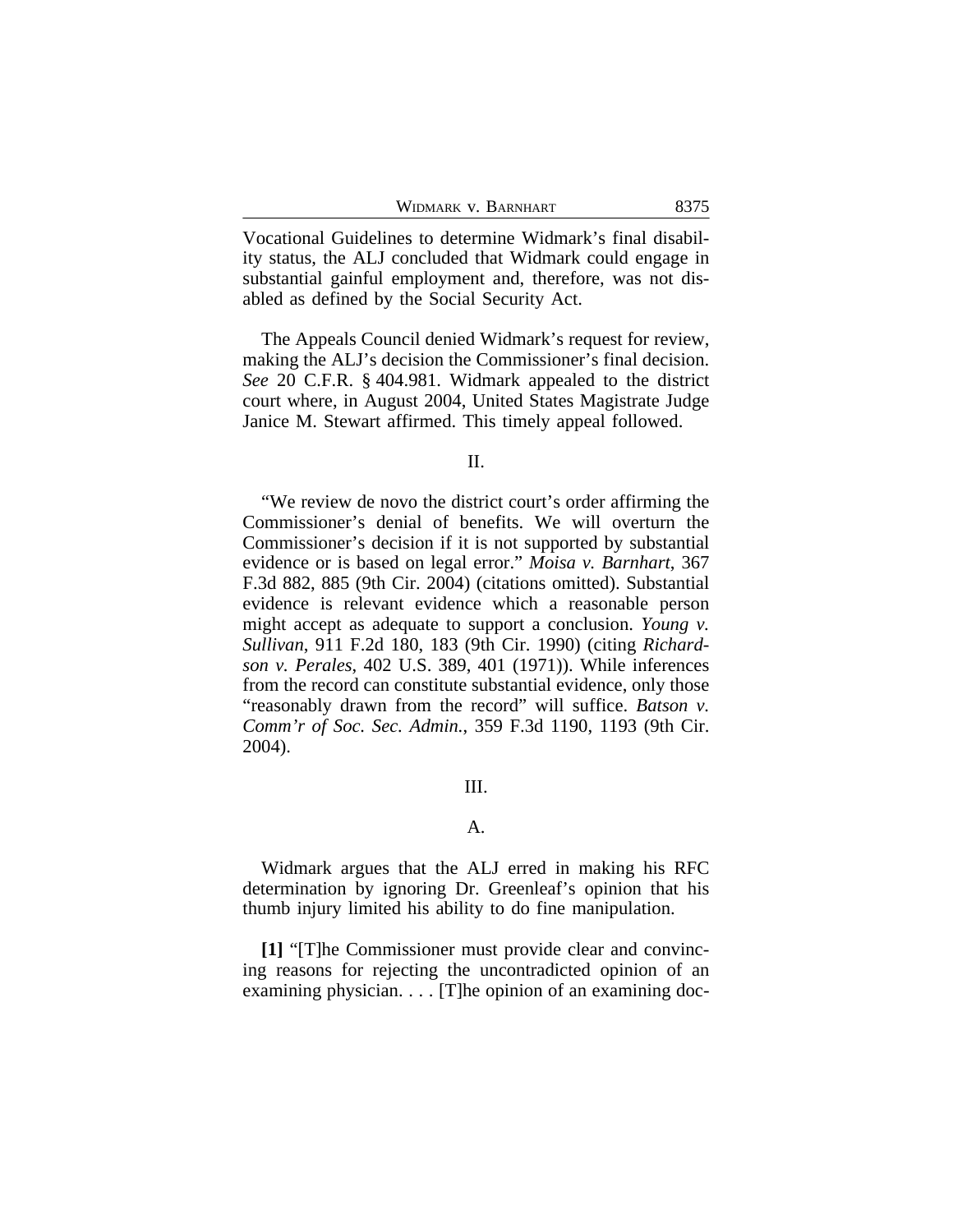tor, even if contradicted by another doctor, can only be rejected for specific and legitimate reasons that are supported by substantial evidence in the record." *Lester v. Chater*, 81 F.3d 821, 830-31 (9th Cir. 1995) (citations and internal quotation marks omitted).

**[2]** As to whether the "clear and convincing" or "specific and legitimate" standard applies in Widmark's case, we note that the ALJ found only that "[n]o other physician has cited any significant restrictions related to right thumb impairment." Of course, the mere absence of a corroborating opinion cannot in itself constitute a conflict among the medical opinions. But a fair reading of the record reveals that Dr. Greenleaf's opinion is inconsistent with the brief, conclusory opinion of the state agency reviewing physician, who indicated that Widmark had no manipulative limitations by checking a box on a standardized RFC assessment form.**<sup>2</sup>** Thus, the ALJ was required to provide specific, legitimate reasons supported by substantial evidence in the record before rejecting Dr. Greenleaf's opinion. *See Lester*, 81 F.3d at 830.

**[3]** The ALJ offered three reasons for rejecting Dr. Greenleaf's medical opinion of Widmark's ability to do fine manipulation: (1) Dr. Greenleaf himself had concluded Widmark's manipulation ability was not limited; (2) the record contained no other thumb opinion; and (3) Widmark himself did not mention the injured thumb in connection with his disability claim. We hold that none of these reasons was legally adequate for rejecting Dr. Greenleaf's opinion.

**[4]** First, to the extent the ALJ rejected Dr. Greenleaf's

**<sup>2</sup>**Although this opinion may suffice to establish a conflict among the medical opinions, it alone cannot constitute substantial evidence for rejecting Dr. Greenleaf's opinion. *See Lester*, 81 F.3d at 831 ("The opinion of a nonexamining physician cannot by itself constitute substantial evidence that justifies the rejection of the opinion of either an examining physician *or* a treating physician.").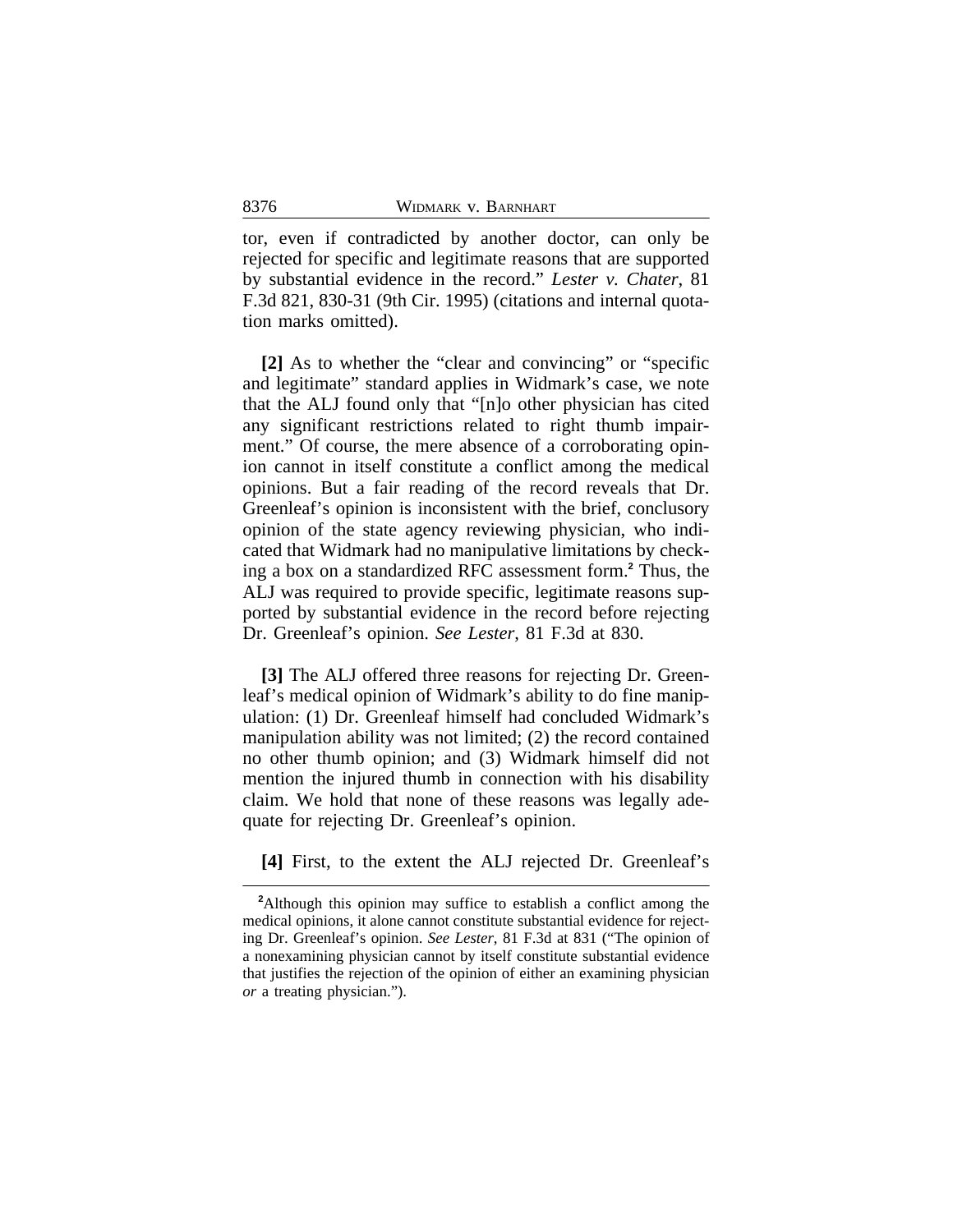WIDMARK V. BARNHART 8377

opinion based on his interpretation that Dr. Greenleaf "concluded that the claimant was not restricted as to grasping and manipulation with the hands," the decision was not supported by substantial evidence. While Dr. Greenleaf's report states that Widmark "can grasp and manipulate articles in his right and left hand," the same report, when viewed in its entirety, indicates that Dr. Greenleaf found Widmark's ability to do fine manipulation was restricted. For example, Dr. Greenleaf wrote that Widmark's "interphalangeal joint on his right thumb . . . was stuck in extension and would not flex at all" and that Widmark "does have flaccid paralysis, tendon laceration and dysfunction of his right thumb." Furthermore, on an evaluation chart accompanying the report, Dr. Greenleaf indicated that the range of motion in the interphalangeal joint of Widmark's right thumb is zero degrees, i.e., he is entirely unable to bend it. Finally, in the accompanying Medical Source Statement of Widmark's ability to do physical workrelated activities, Dr. Greenleaf indicated that Widmark could only occasionally perform fingering and added the following note: "The Flexor tendon laceration on [right] thumb limits his Fine Fingering abilities." Thus, a thorough and fair reading of Dr. Greenleaf's report shows that he concluded Widmark's ability to do fine manipulation was limited by his thumb injury. Any interpretation otherwise would not be supported by substantial evidence in the report. *See Edlund v. Massanari*, 253 F.3d 1152, 1159 (9th Cir. 2001) (holding that the ALJ failed to provide substantial evidence for rejecting a psychologist's examination report where, *inter alia*, the ALJ "selectively focused on aspects of [the] report which tend[ed] to suggest non-disability").

**[5]** The ALJ's second reason for rejecting Dr. Greenleaf's opinion was that "[n]o other physician has cited any significant restrictions related to right thumb impairment." This merely states a fact and does not explain—specifically and legitimately or otherwise—how that fact leads to the conclusion that Dr. Greenleaf's evaluation should be disregarded.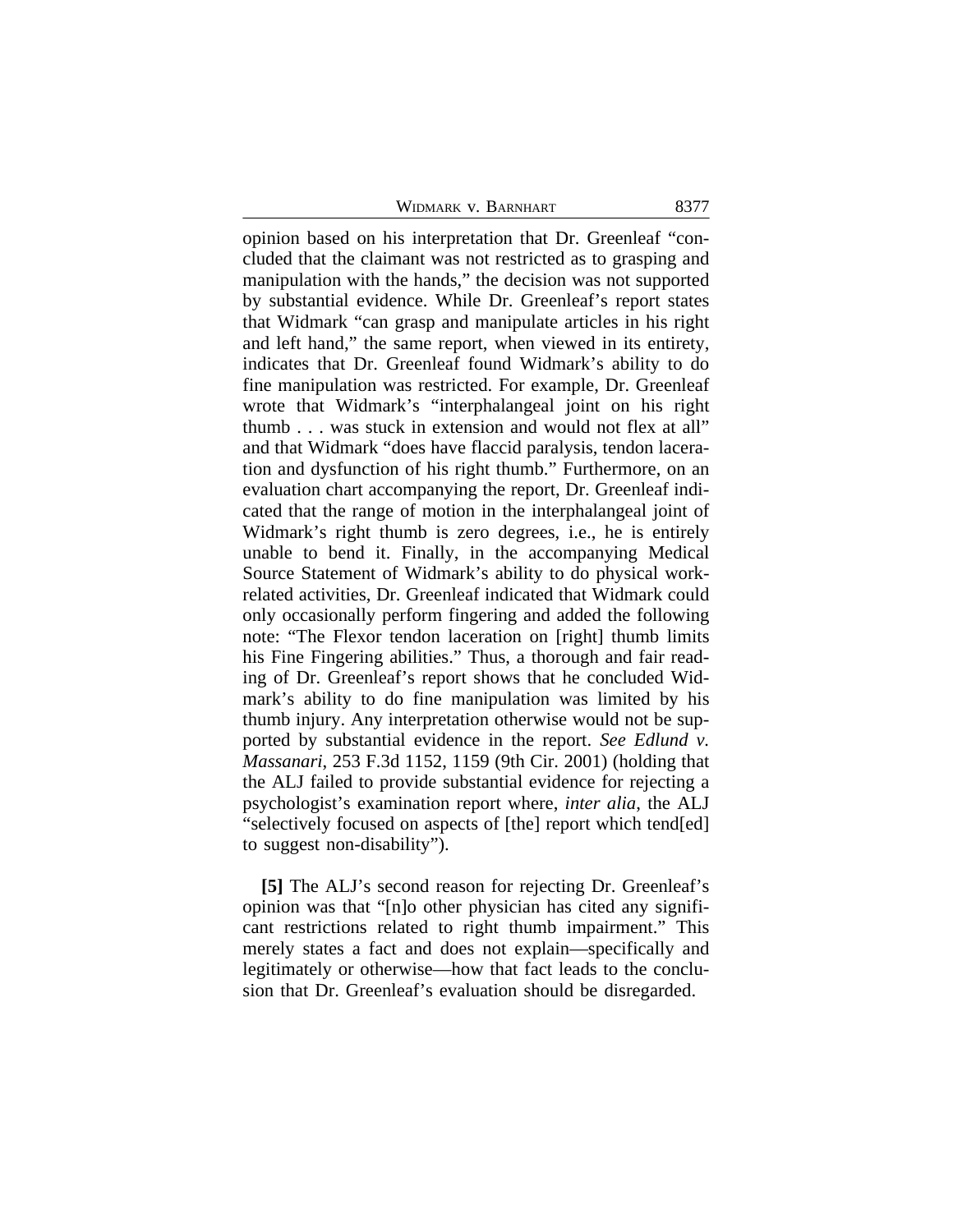#### 8378 WIDMARK v. BARNHART

Nor can this conclusion be supported by substantial evidence in the record. To reject Dr. Greenleaf's thumb opinion based on the absence of another thumb opinion in the record, the ALJ would have had to infer from this absence that Widmark's other examining physicians did not comment on any restriction in his ability to do fine manipulation because none existed. This inference would, in turn, require the further inference that it would be reasonable to expect Widmark's examining physicians to have tested the range of motion in his thumb. But such an inference cannot reasonably be drawn from the relevant facts in the record. Those facts are that Widmark's alleged basis for his disability claim was severe neck and back pain and that the reports of Widmark's other examining physicians all indicate he visited them for his neck and back, either to be examined for the purpose of evaluating his disability claim or for pain management.**<sup>3</sup>** It is reasonable, based on these facts, to expect that Widmark's examining physicians focused their attention on the subject of his complaint, i.e., his neck and back. But just as no reasonable person would expect a podiatrist seeing a patient who complains of foot problems to thoroughly examine the full range of that patient's hearing, it is unreasonable to expect Widmark's examining physicians undertook a thorough range of motion evaluation of Widmark's right thumb. That Dr. Greenleaf, an orthopedist, offered the thumb opinion here does not undercut

**<sup>3</sup>** In making its RFC determination, the ALJ relied on the reports of three doctors: the state agency reviewing physician; Dr. Williams, an orthopedist; and Dr. Carroll, a pain management specialist. The General Medical Evaluation form completed by Dr. Williams indicated that Widmark complained of neck pain, kidney damage, and chronic lower back pain. That form listed eighteen different areas of examination, only one of which might have covered manipulation impairments. That examination, entitled "Musculo-Skeletal," was one of four areas not marked as normal. Dr. Carroll's report stated that she saw Widmark "for an evaluation of his chronic pain, specifically, a question regarding his medication." The subsequent summary of her physical examination does not indicate that she examined the range of motion in Widmark's thumb or his ability to do fine manipulation.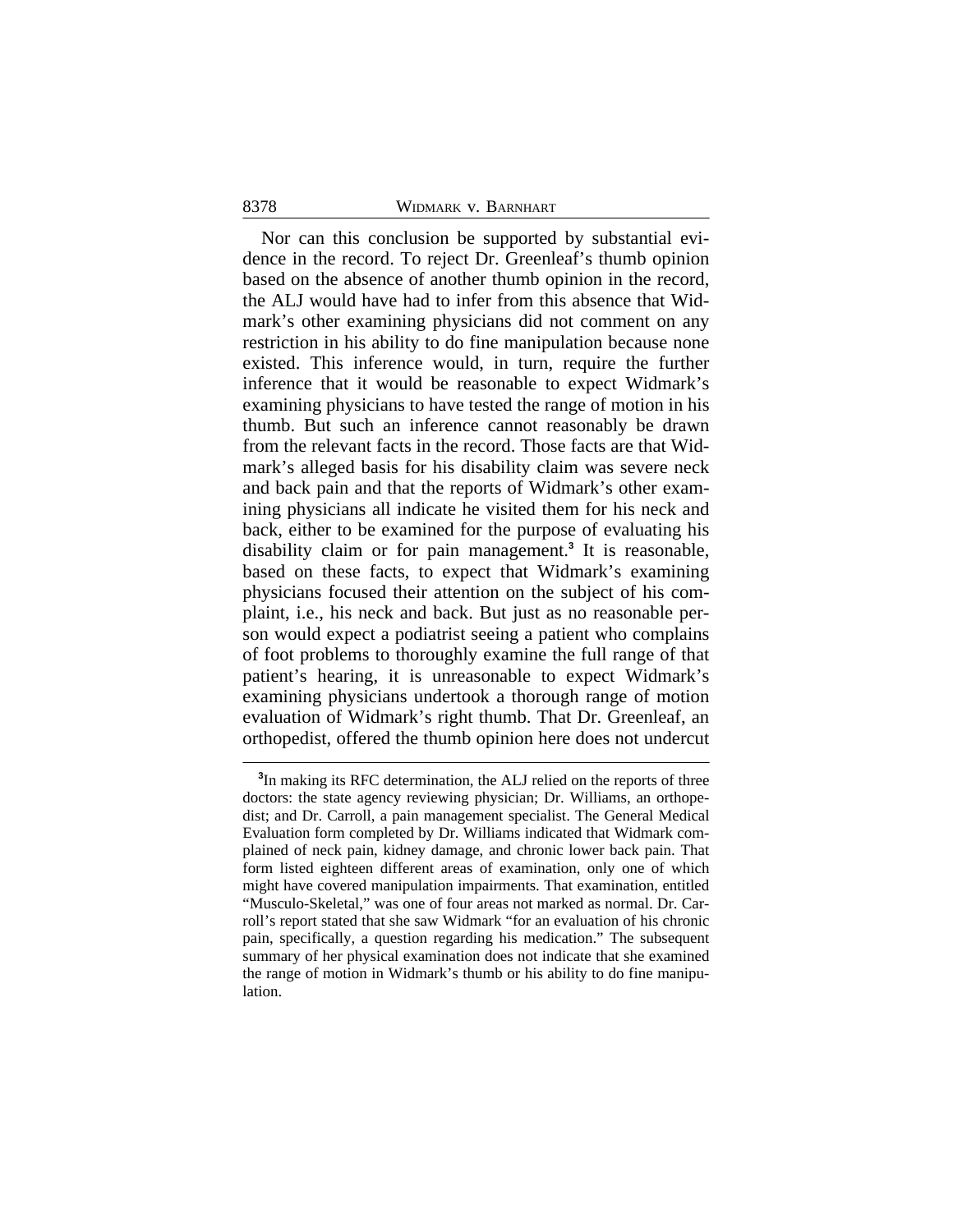WIDMARK V. BARNHART 8379

this conclusion. In offering his assessment of Widmark's limited ability to use his thumb, Dr. Greenleaf simply exceeded the reasonable expectations of what an orthopedist charged with evaluating a disability applicant's claims of debilitating neck and back pain would cover during a routine examination. Because the ALJ's second reason for rejecting Dr. Greenleaf's thumb opinion rests on an inference that cannot be reasonably drawn from the record, substantial evidence does not support it. *See Batson*, 359 F.3d at 1193.

**[6]** The only remaining reasons the ALJ gave in his decision—that Widmark failed to "allege[ ] significant problems" with his thumb or to "indicat[e] that any such problems interfered with his function in the past"—do not reasonably support the inference that Widmark's ability to do fine manipulation was not limited by his thumb. Again, the record shows that Widmark consistently alleged disability based on injuries to his neck and back. Given this basis, it is unreasonable to infer solely from his failure to mention the injured thumb in his benefits application that it did not hinder his ability to do fine manipulation.

**[7]** Indeed, we find that the ALJ's reliance on Widmark's failure to mention a physical problem unconnected to the basis for his alleged disability is especially unreasonable in light of the ALJ's special duties with regard to developing the record. Of course, Widmark is ultimately responsible for providing the evidence to be used in making the RFC finding. *See* 20 C.F.R. §§ 404.1512(c); 404.1545(a)(3). But the ALJ should not be "a mere umpire" during disability proceedings. *Higbee v. Sullivan*, 975 F.2d 558, 561 (9th Cir. 1992). Rather, the ALJ has "a special duty to fully and fairly develop the record and to assure that the claimant's interests are considered." *Brown v. Heckler*, 713 F.2d 441, 443 (9th Cir. 1983). This is particularly true where, as here, the claimant was not represented by counsel. *Higbee*, 975 F.2d at 561 (quoting *Cox v. Califano*, 587 F.2d 988, 991 (9th Cir. 1978), for the proposition that where the claimant is not represented, "it is incum-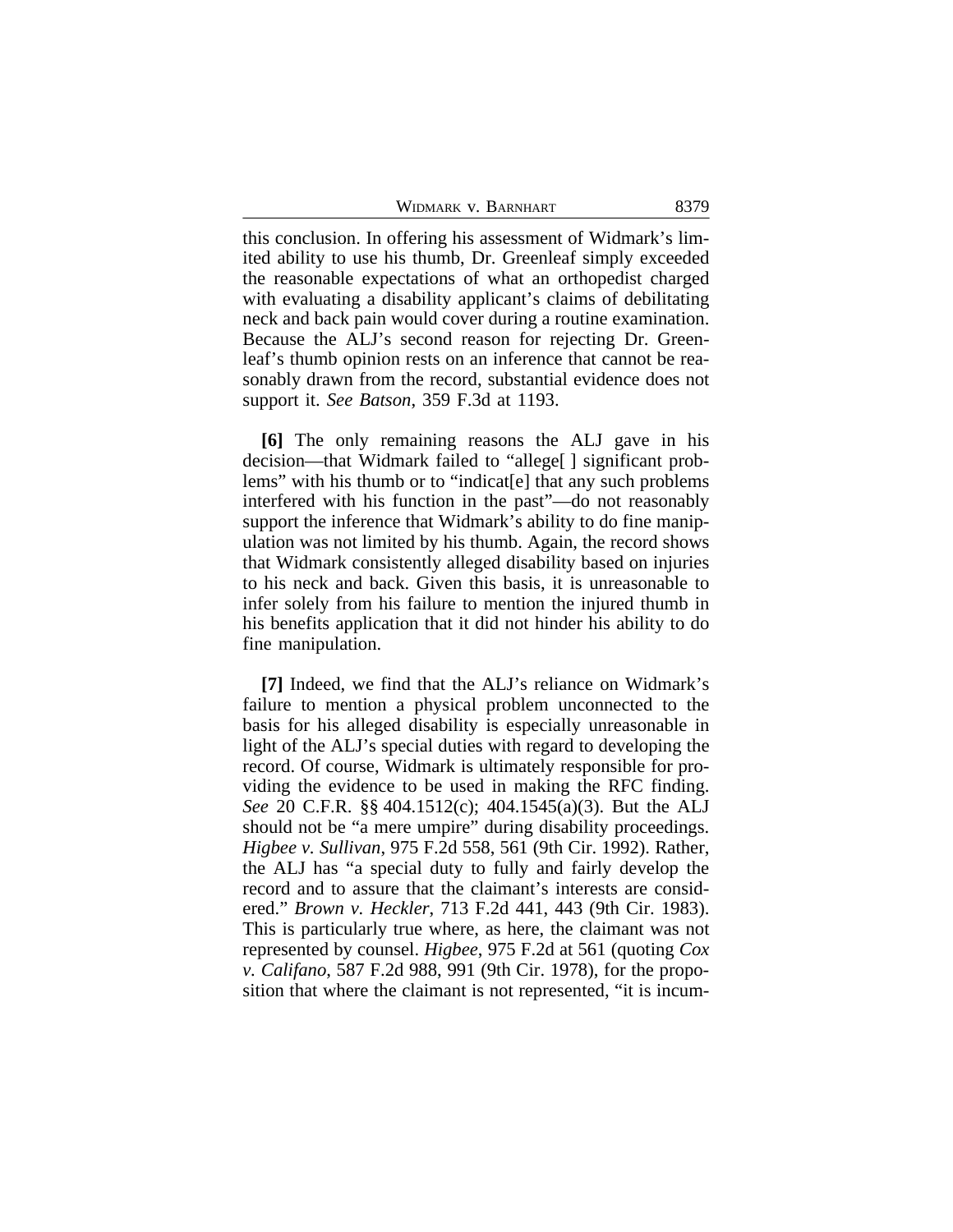#### 8380 WIDMARK v. BARNHART

bent upon the ALJ to scrupulously and conscientiously probe into, inquire of, and explore for all the relevant facts" and to remain "especially diligent in ensuring that favorable as well as unfavorable facts and circumstances are elicited") (citations and internal quotation marks omitted)). Despite this duty, the ALJ—though authorized to do so under 20 C.F.R. § 404.1512(e)—never sought additional evidence to fill this perceived gap in the record. Nor did the ALJ at any time during Widmark's three hearings ever question Widmark specifically about his thumb. In fact, the only effort the ALJ made to develop a full and fair record with regard to Widmark's ability to do fine manipulation was during the first hearing, before remand, when he asked Widmark, "Is there anything else you want to tell me about your health or your working capabilities that you think might be important for me to know?" No ALJ could reasonably believe that this single, open-ended question was adequate to elicit the sort of information necessary to fully and fairly develop the record and to properly protect Widmark's interests. This is especially so because an unrepresented claimant like Widmark can hardly be expected to realize a thumb injury is relevant to his RFC determination and thus critical to mention. Accordingly, it was unreasonable for the ALJ to infer that Widmark's thumb did not limit his ability to do fine manipulation from Widmark's failure to provide information the relevance of which the ALJ was in a better position to know and the existence of which he was in part responsible for verifying.

**[8]** In conclusion, we hold that the ALJ's reasons for rejecting Dr. Greenleaf's thumb opinion are not supported by substantial evidence in the record or reasonable inferences drawn therefrom. Therefore, we cannot affirm his decision. *See Lester*, 81 F.3d at 830-31.**<sup>4</sup>**

**<sup>4</sup>**The Commissioner argues that the ALJ's failure to consider Dr. Greenleaf's thumb limitation opinion is harmless error since that opinion is consistent with the ALJ's RFC finding. We do not agree. Because, as discussed below, the ALJ's error in rejecting Dr. Greenleaf's thumb opin-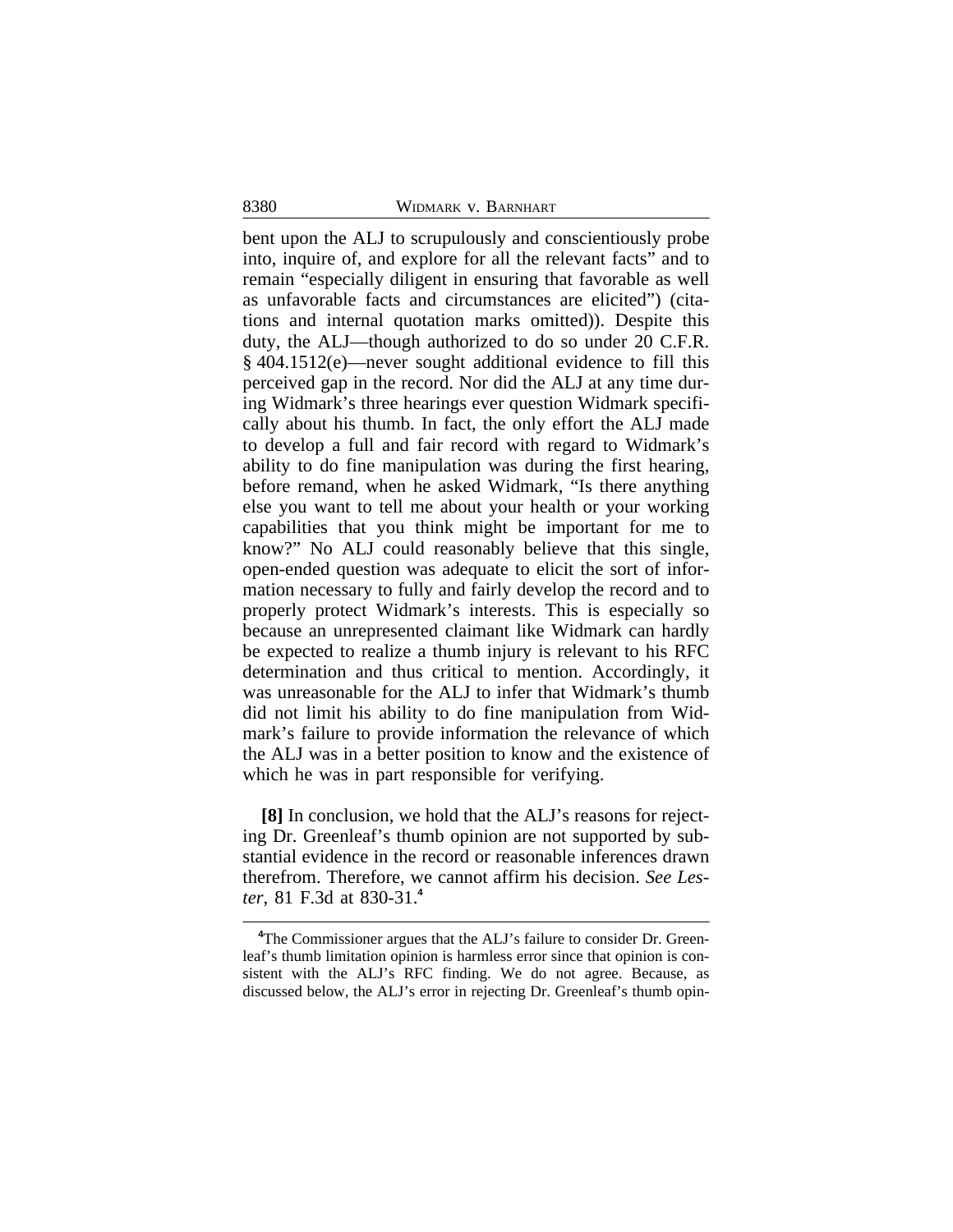**[9]** Because the ALJ failed to provide adequate reasons for rejecting Dr. Greenleaf's opinion, we credit it as a matter of law. *See Edlund*, 253 F.3d at 1160 (citing *Lester*, 81 F.3d at 834). Doing so makes the ALJ's use of the Medical-Vocational Guidelines to determine Widmark's ability to adjust to other work reversible error.

**[10]** Where, as here, a claimant carries his burden of establishing he is unable to perform his past relevant work, the ALJ bears the burden of establishing the claimant can adjust to other work. *Tackett v. Apfel*, 180 F.3d 1094, 1100 (9th Cir. 1999). The ALJ can satisfy this burden by taking the testimony of a vocational expert or by using the Medical-Vocational Guidelines. *Id.* at 1101. However, the ALJ may rely on the Guidelines alone "only when the [Guidelines] accurately and completely describe the claimant's abilities and limitations." *Id.* at 1102 (quoting *Jones v. Heckler*, 760 F.2d 993, 998 (9th Cir. 1985)); *see also* 20 C.F.R. pt. 404, subpt. P, app. 2, rule 200.00(a), (e).

Had the ALJ credited Dr. Greenleaf's opinion that Widmark's thumb restricted his ability to perform fine manipulation, his RFC finding would not have coincided exactly with the "full range" of light work. The full range of light work includes unskilled, sedentary jobs. *See* 20 C.F.R. § 404.1567(b) ("If someone can do light work, we determine that he or she can also do sedentary work, unless there are

ion ultimately led to an adverse disability finding, it was not harmless. *Cf. Curry v. Sullivan*, 925 F.2d 1127, 1131 (9th Cir. 1990) (holding that an erroneous finding that claimant was 50 rather than 53 was harmless since, at either age, claimant fell into same Medical-Vocational Guidelines category); *Booz v. Sec'y of Health & Human Servs.*, 734 F.2d 1378, 1380 (9th Cir. 1984) (holding that an unnecessary application of the Medical-Vocational Guidelines was harmless where ALJ's decision was supported by substantial evidence).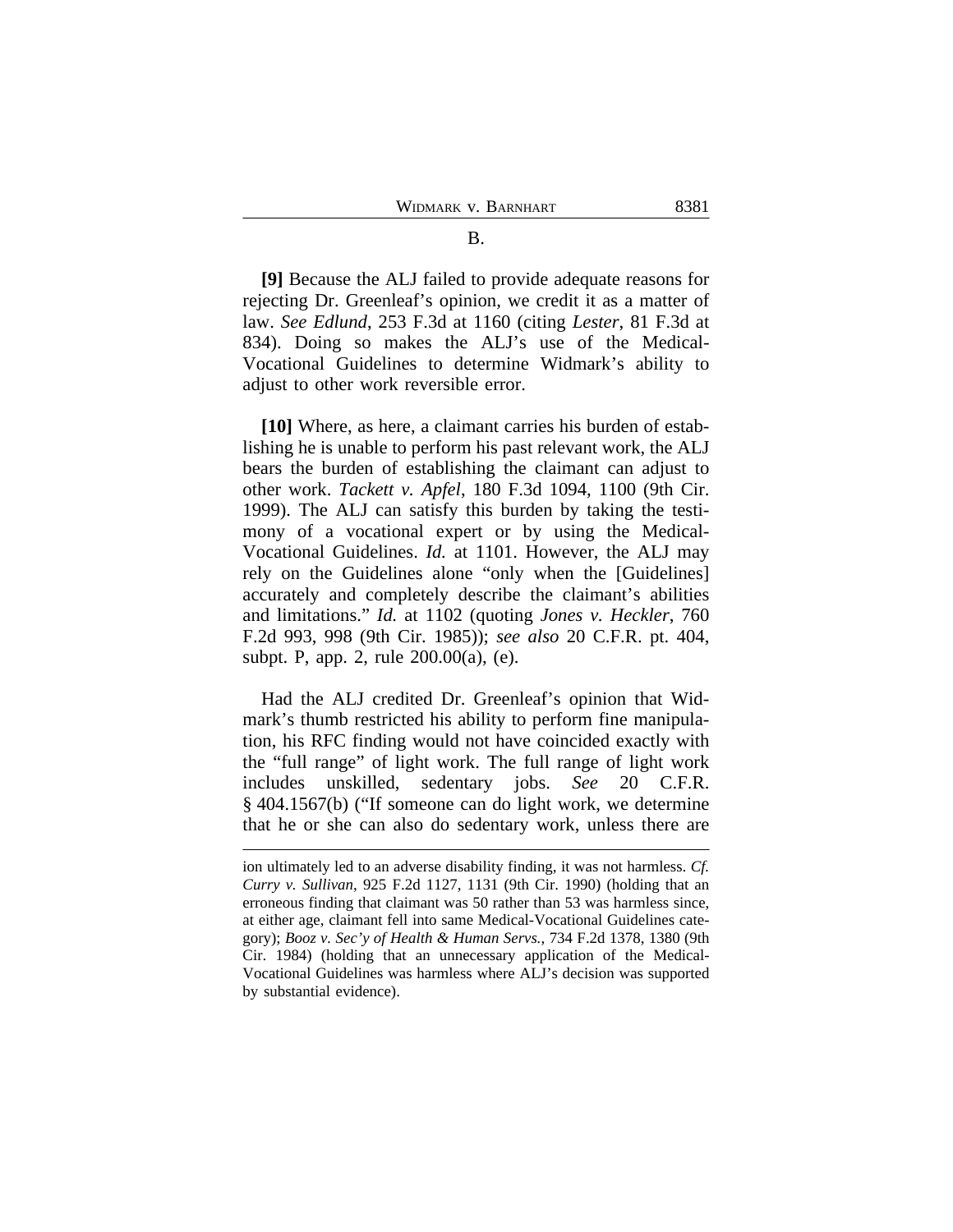additional limiting factors such as loss of fine dexterity or inability to sit for long periods of time."); 20 C.F.R. pt. 404, subpt. P, app. 2, rule 202.00(a) (providing that the full range of light work "includes the functional capacity to perform sedentary as well as light work"). "Most unskilled sedentary jobs require good use of the hands and fingers for repetitive hand-finger actions." SSR 83-10, 1983 WL 31251, at \*5. Crediting Dr. Greenleaf's opinion would therefore have necessitated finding that Widmark's ability to perform many unskilled, sedentary jobs was limited. *See id.*; *see also* SSR 85-15, 1985 WL 56857, at \*7 ("[T]he loss of fine manual dexterity narrows the sedentary and light ranges of work much more than it does the medium, heavy, and very heavy ranges of work.").

**[11]** Such a finding would have fallen outside the exact criteria used in the Guidelines, barring the ALJ from relying on them alone and requiring the testimony of a vocational expert. *See Tackett*, 180 F.3d at 1103-04; *Jones*, 760 F.2d at 998 (explaining that the Guidelines may not be used alone where a claimant has a non-exertional, e.g., manipulative, impairment limiting his ability to work); *see also* SSR 85-15, 1985 WL 56857, at \*7 ("The varying degrees of loss [of fine manual dexterity] which can occur may require a decisionmaker to have the assistance of a V[ocational] S[pecialist]."). Therefore, the ALJ was not permitted to use the Medical-Vocational Guidelines without the testimony of a vocational expert. *Tackett*, 180 F.3d at 1104; *Jones*, 760 F.2d at 998.

## IV.

**[12]** The ALJ improperly rejected Dr. Greenleaf's medical opinion that Widmark's ability to do fine manipulation was limited. As a result, he improperly used the Medical-Vocational Guidelines to make the final disability determination. Accordingly, we reverse the district court's judgment and remand with instructions to remand to the Commissioner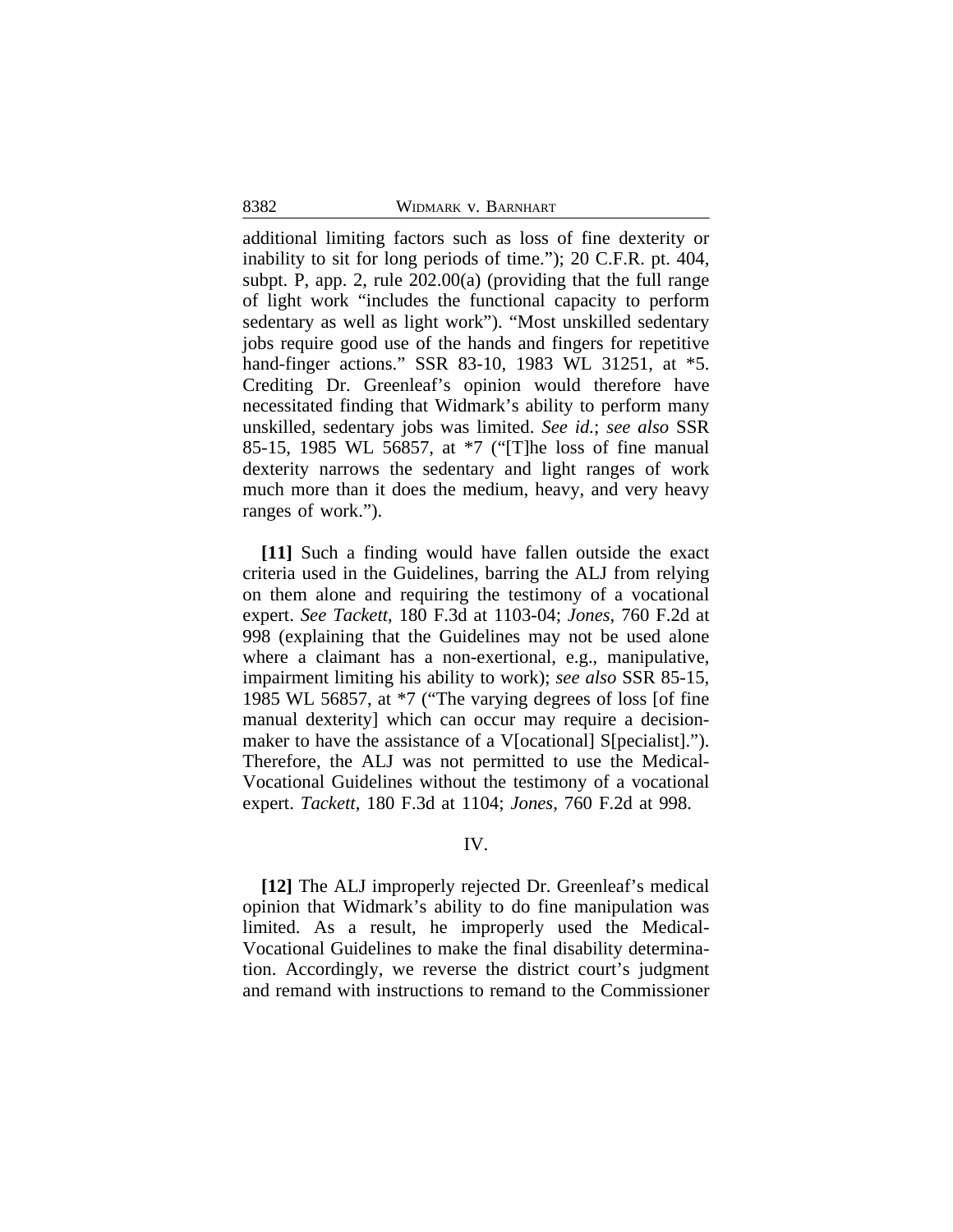WIDMARK V. BARNHART 8383

for further administrative proceedings consistent with this opinion.

**REVERSED** on the issues discussed in this opinion and **REMANDED**.

O'SCANNLAIN, Circuit Judge, concurring in part and dissenting in part:

I respectfully dissent from the court's conclusion that the ALJ failed to give specific legitimate reasons based on substantial evidence to support his conclusion that the thumb abnormality Dr. Greenleaf observed did not significantly limit the range of work permitted by Widmark's exertional limitations. Indeed, I am persuaded that substantial evidence supports denial of Widmark's application for Disability Insurance Benefits and Supplemental Security Income.

Substantial evidence is such relevant evidence as a reasonable mind might accept as adequate to support a conclusion. *Edlund v. Massanari*, 253 F.3d 1152, 1156 (9th Cir. 2001). "Under this standard, the Commissioner's findings are upheld if supported by inferences reasonably drawn from the record." *Batson v. Commissioner of Social Security Administration*, 359 F.3d 1190, 1193 (9th Cir. 2004). "[I]f evidence exists to support more than one rational interpretation, we must defer to the Commissioner's decision." *Id*. "[T]he court may not substitute its judgment for that of the Commissioner." *Edlund*, 253 F.3d at 1156.

In situations of conflicting medical evidence, such as this one, the ALJ, not a reviewing court, is charged with determining credibility and resolving the conflict. *Benton ex rel. Benton v. Barnhart*, 331 F.3d 1030, 1040 (9th Cir. 2003). We must defer to the ALJ's decision to reject the opinion of a treating physician in favor of the conflicting opinion of an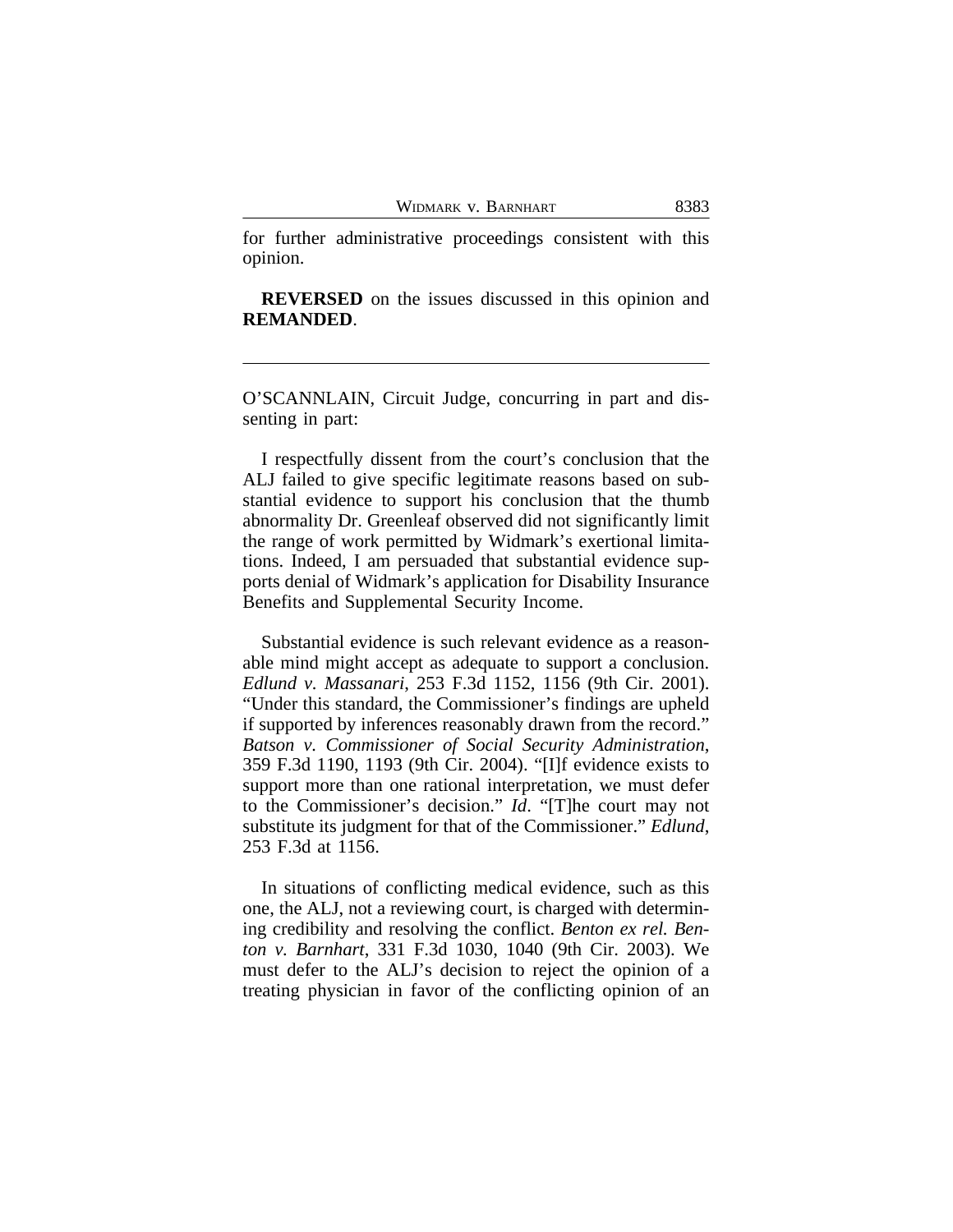examining physician if the ALJ sets forth specific legitimate reasons based on substantial evidence in the record. *Id.* In this case, Dr. Greenleaf observed that although Widmark "can still grasp and manipulate articles in his right and left hand" and can "do pincher grasp and make an 'okay' sign," his flexor tendon laceration on his right thumb "limits his fine fingering abilities." The state agency physician concluded, however, that Widmark had no manipulative limitations. In resolving this conflict, the ALJ articulated the following reasons for concluding that Widmark's manipulative limitations were not significant:

At one point, Dr. Greenleaf assessed laceration affecting the claimant's right thumb, but he concluded that the claimant was not restricted as to grasping and manipulation with the hands. No other physician has cited any significant problems related to right thumb impairment, claimant has not alleged significant problems related to that type of condition, and there is no indication that any such problem interfered with his functioning in the past.

The majority labels these reasons for concluding that Widmark's thumb does not significantly limit the range of work permitted by Widmark's exertional limitations not "legitimate" because (1) in the majority's view, Dr. Greenleaf's report both supported and undercut the existence of a significant manipulative limitation, (2) Widmark's other treating physicians had no occasion to notice a significant manipulative limitation, and (3) we cannot expect Widmark to realize that his thumb limitation, if significant, would be relevant to the ALJ's determination of his residual functional capacity.

I cannot agree with the majority's conclusion that the ALJ misread Dr. Greenleaf's report. To the contrary: it appears that the ALJ carefully read the report, acknowledged the existence of a thumb limitation, and reasonably concluded that, in Dr. Greenleaf's view, the limitation was not significant. Dr.